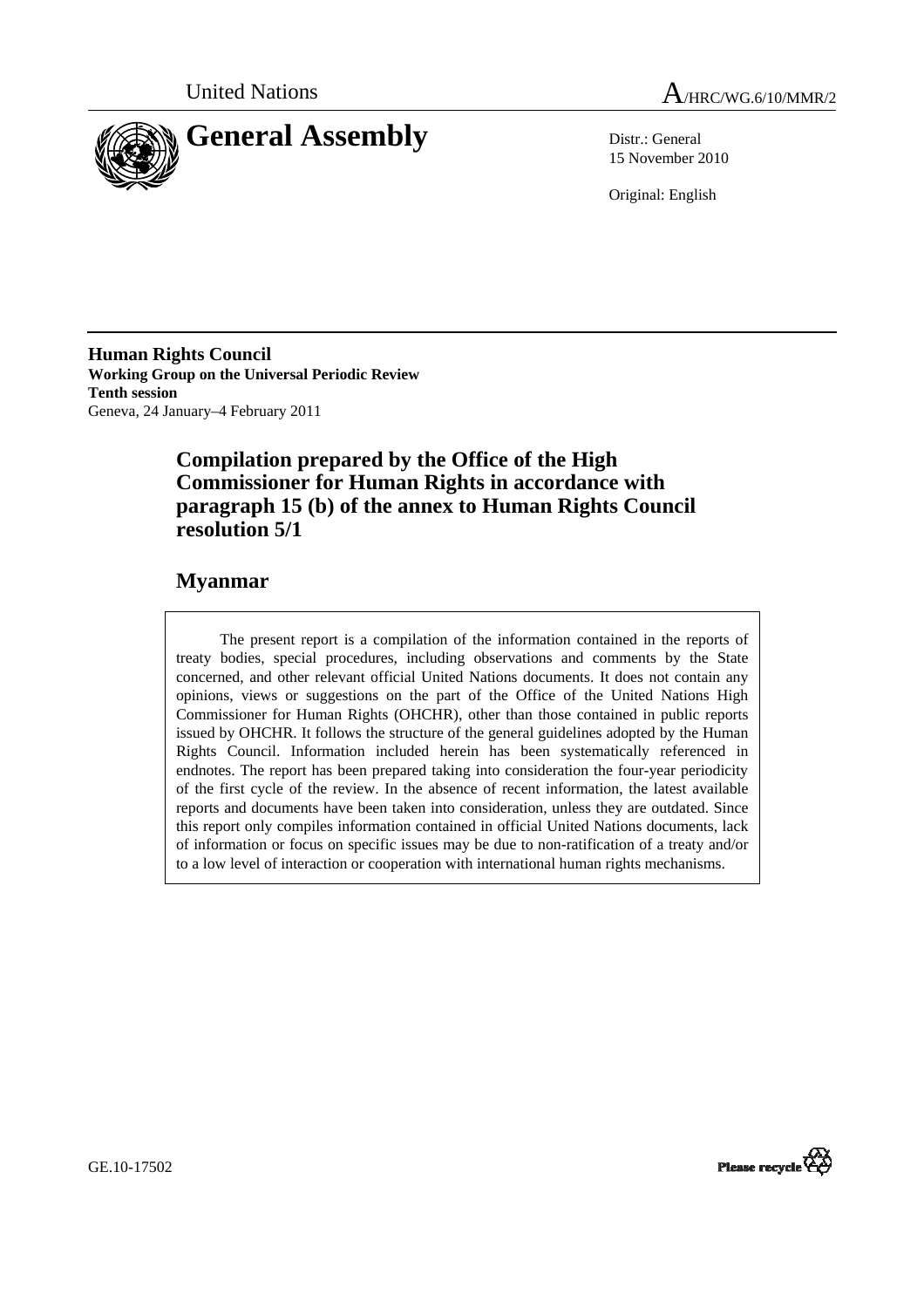## **I. Background and framework**

## **A. Scope of international obligations1**

| Universal human rights<br>treaties <sup>2</sup> | Date of ratification,<br>accession or succession | Declarations/reservations | Recognition of specific<br>competences of treaty<br><i>bodies</i> |
|-------------------------------------------------|--------------------------------------------------|---------------------------|-------------------------------------------------------------------|
| <b>CEDAW</b>                                    | 22 July 1997                                     | Reservation (art. 29)     |                                                                   |
| <b>CRC</b>                                      | 15 July 1991                                     | None                      |                                                                   |

Treaties to which Myanmar is not a party: ICERD, ICESCR, OP-ICESCR<sup>3</sup>, ICCPR, ICCPR-OP 1, ICCPR-OP 2, OP-CEDAW, CAT, OP-CAT, OP-CRC-AC, OP-CRC-SC, ICRMW, CRPD, CRPD-OP, and CED.

| Other main relevant international instruments                                         | Ratification, accession or succession           |  |
|---------------------------------------------------------------------------------------|-------------------------------------------------|--|
| Convention on the Prevention and Punishment of Yes<br>the Crime of Genocide           |                                                 |  |
| Rome Statute of the International Criminal Court No                                   |                                                 |  |
| Palermo Protocol <sup>4</sup>                                                         | Yes                                             |  |
| Refugees and stateless persons <sup>5</sup>                                           | No                                              |  |
| Geneva Conventions of 12 August 1949 and<br>Additional Protocols thereto <sup>6</sup> | Yes, except Additional Protocols I, II and III  |  |
| $\rm ILO$ fundamental conventions <sup>7</sup>                                        | Yes, except Nos. 98, 100, 105, 111, 138 and 182 |  |
| UNESCO Convention against Discrimination in<br>Education                              | N <sub>o</sub>                                  |  |

1. In 2009, the Committee on Elimination of Discrimination against Women (CEDAW) called upon Myanmar to ratify the Optional Protocol to the Convention<sup>8</sup>. CEDAW encouraged Myanmar to consider ratifying ICESCR, ICCPR, CERD, CAT, ICRMW, CED and CRPD<sup>9</sup>. The General Assembly<sup>10</sup> and the Special Rapporteur on the situation of human rights in Myanmar $11$  made similar recommendations. The Special Rapporteur also urged Myanmar to ratify the 1997 Mine Ban Treaty.12

2. In 2009, The Secretary-General encouraged Myanmar to ratify the OP-CRC-AC and to align national legislation and practice with that commitment.<sup>13</sup>

3. In 2004, the Committee on the Rights of the Child (CRC) encouraged Myanmar to ratify ICESCR, ICCPR, ICERD, CAT, ICRMW<sup>14</sup>, and the 1951 Convention relating to the Status of Refugees, its 1967 Protocol and the 1954 Convention relating to the Status of Stateless Persons<sup>15</sup>, the Optional Protocols to the Convention<sup>16</sup> and ILO Conventions Nos. 138 and 182<sup>17</sup>.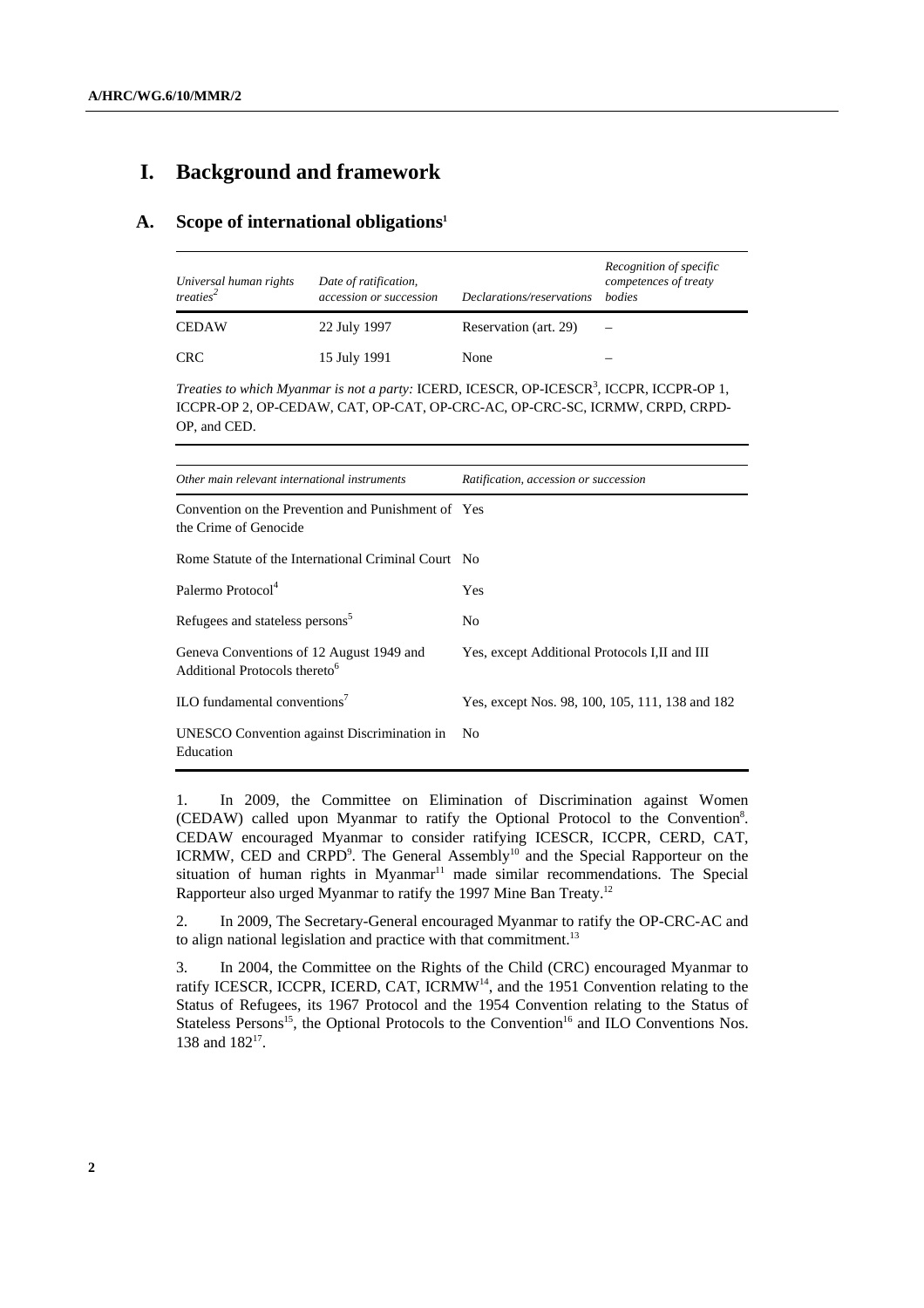## **B. Constitutional and legislative framework**

4. The Special Adviser to the Secretary-General on Myanmar was concerned about the circumstances in which the constitutional referendum was held in May 2008, amid the national tragedy caused by cyclone Nargis, insufficient civic education and public information, the absence of free and open debate, and instances of voter intimidation.<sup>18</sup>

5. In 2010, the United Nations Country Team (UNCT) indicated that Myanmar's domestic courts cannot directly invoke the provisions of global or regional human rights instruments to interpret national norms unless such norms are incorporated into national legislation. Furthermore, the Constitution does not make clear the legal rights and protection available to non-citizens.<sup>19</sup> The Special Rapporteur on the situation of human rights in Myanmar noted that the provisions in the Constitution were confined to citizens, and that the restricted requirement for citizenship would render some people stateless.<sup>20</sup> The General Assembly called upon Myanmar to undertake a transparent and comprehensive review of compliance of the Constitution and national legislation with international human rights law.<sup>21</sup>

6. UNCT also noted that the Constitution will come into force after the elections in November 2010. Noting that Myanmar had a military government, UNCT indicated that a quarter of the seats in the bicameral legislatures are reserved for military personnel appointed by the Commander-in-Chief and that the Supreme Court does not have jurisdiction over military justice or constitutional matters.<sup>22</sup> According to the Special Rapporteur, the Constitution contained one article, which could be seen as enshrining impunity for crimes committed by military and civilian personnel.<sup>23</sup>

7. CEDAW was concerned that the new Constitution does not include a provision concerning the applicability of international treaties, including the Convention, and that it does not include an effective constitutional guarantee of substantive equality and that the definition of discrimination is not in accordance with article 1 of the Convention.<sup>24</sup> It commended Myanmar for the enactment of the 2005 Law to combat trafficking in persons.25

8. CRC welcomed, inter alia, the accession to ILO Forced Labour Convention No. 29, but remained concerned at the existence of the Citizenship Act and the Whipping Act.<sup>26</sup>

9. CRC was concerned that children between 16 and 18 years are treated as adults under the penal law. It recommended that Myanmar recognize that all persons below the age of 18 are entitled to special protection and specific rights as enshrined in the Convention.27 UNCT advised that to conform with the commitments of Myanmar to the CRC, a number of child laws need to be reformed.<sup>28</sup>

## **C. Institutional and human rights infrastructure**

10. As of 24 August 2010, Myanmar does not have a national human rights institution accredited by the International Coordinating Committee of National Institutions for the Promotion and Protection of Human Rights (ICC).<sup>29</sup> UNCT noted that the Government established the Myanmar Human Rights Body in November 2007,<sup>30</sup> which did not meet the Paris Principles.<sup>3</sup>

11. CEDAW encouraged Myanmar to accelerate the process of establishing a national human rights institution in accordance with the Paris Principles and urged it to strengthen its legal complaints system to ensure that women, especially women of ethnic groups, have effective access to justice.<sup>32</sup> CRC gave similar encouragement and recommended that the institution's mandate include the ability to investigate complaints of violations of child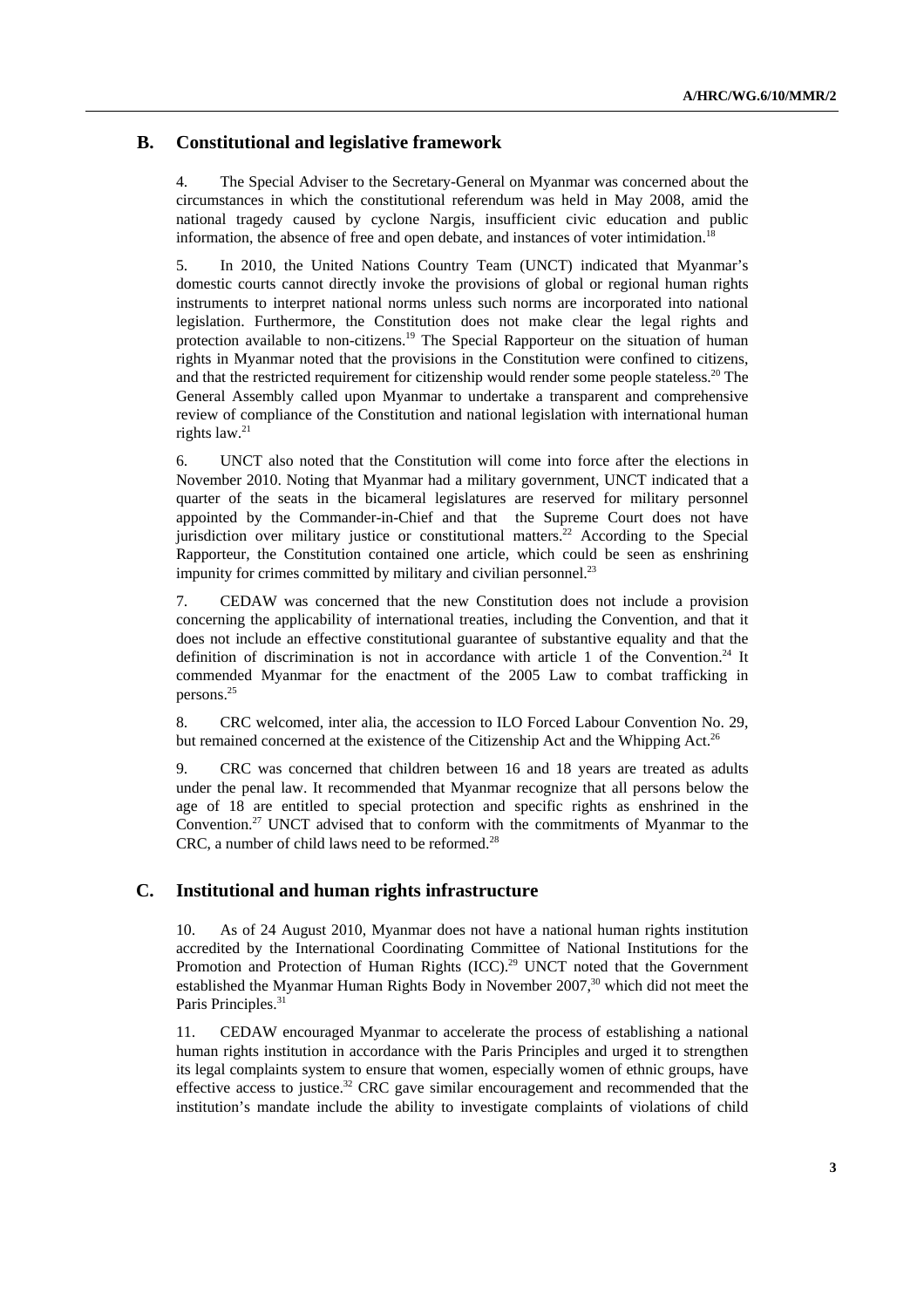rights. It suggested establishing within this institution a special division for children's rights. $33$ 

12. In 2009, Myanmar appointed a Representative of the Union of Myanmar to the ASEAN Intergovernmental Commission on Human Rights.<sup>34</sup>

13. CRC welcomed the establishment of an interdisciplinary National Committee on the Rights of the Child whose main mandate was the coordination of governmental bodies involved in the implementation of the Child Law.35

14. CEDAW welcomed the establishment of organizations on women's rights, including the Myanmar National Committee for Women's Affairs (MNCWA)<sup>36</sup> and recommended that Myanmar strengthen its national machinery to ensure gender equality.<sup>37</sup>

## **D. Policy measures**

15. CEDAW commended Myanmar for the adoption of the Myanmar Five-Year National Plan of Action to combat Human Trafficking (2007–2011), the establishment of the central body to combat trafficking in persons, and its accession, in 2004, to the United Nations Protocol to Prevent, Suppress and Punish Trafficking in Persons, Especially Women and Children.<sup>38</sup> It urged the effective implementation of the National Action Plan, including the prevention of trafficking and the prosecution of traffickers.<sup>39</sup>

16. CRC welcomed the adoption of the National AIDS Programme and the development of the Joint Programme for HIV/AIDS 2003–2005; the adoption of the "Education for All" National Action Plan, and the adoption with ILO of the joint Plan of Action for the Elimination of Forced Labour<sup>40</sup>. It recommended that Myanmar adopt a new plan of action for children, which will include the Millennium Development Goals.<sup>4</sup>

## **II. Promotion and protection of human rights on the ground**

### **A. Cooperation with human rights mechanisms**

17. The Security Council reaffirmed its support for the Secretary-General's good offices mission and encouraged the Government and all parties concerned to cooperate with the United Nations.42 The Government sent a letter to the President of the Security Council on this matter. $43$ 

18. On 2 October 2007, the Human Right Council convened a special session on the situation of human rights in Myanmar.<sup>44</sup>

#### **1. Cooperation with treaty bodies**

19. The General Assembly welcomed the dialogue between Myanmar and CEDAW and encouraged the Government to work to fulfil the recommendations of the Committee.<sup>45</sup>

| Treaty body <sup>46</sup> | Latest report submitted<br>and considered | Latest concluding<br>observations | Follow-up response             | Reporting status                             |
|---------------------------|-------------------------------------------|-----------------------------------|--------------------------------|----------------------------------------------|
| <b>CEDAW</b>              | 2007                                      | Nov. 2008                         | Response received<br>in $2009$ | Fourth and fifth<br>reports due in 2014      |
| <b>CRC</b>                | 2002                                      | June 2004                         | —                              | Third and fourth<br>reports received<br>2009 |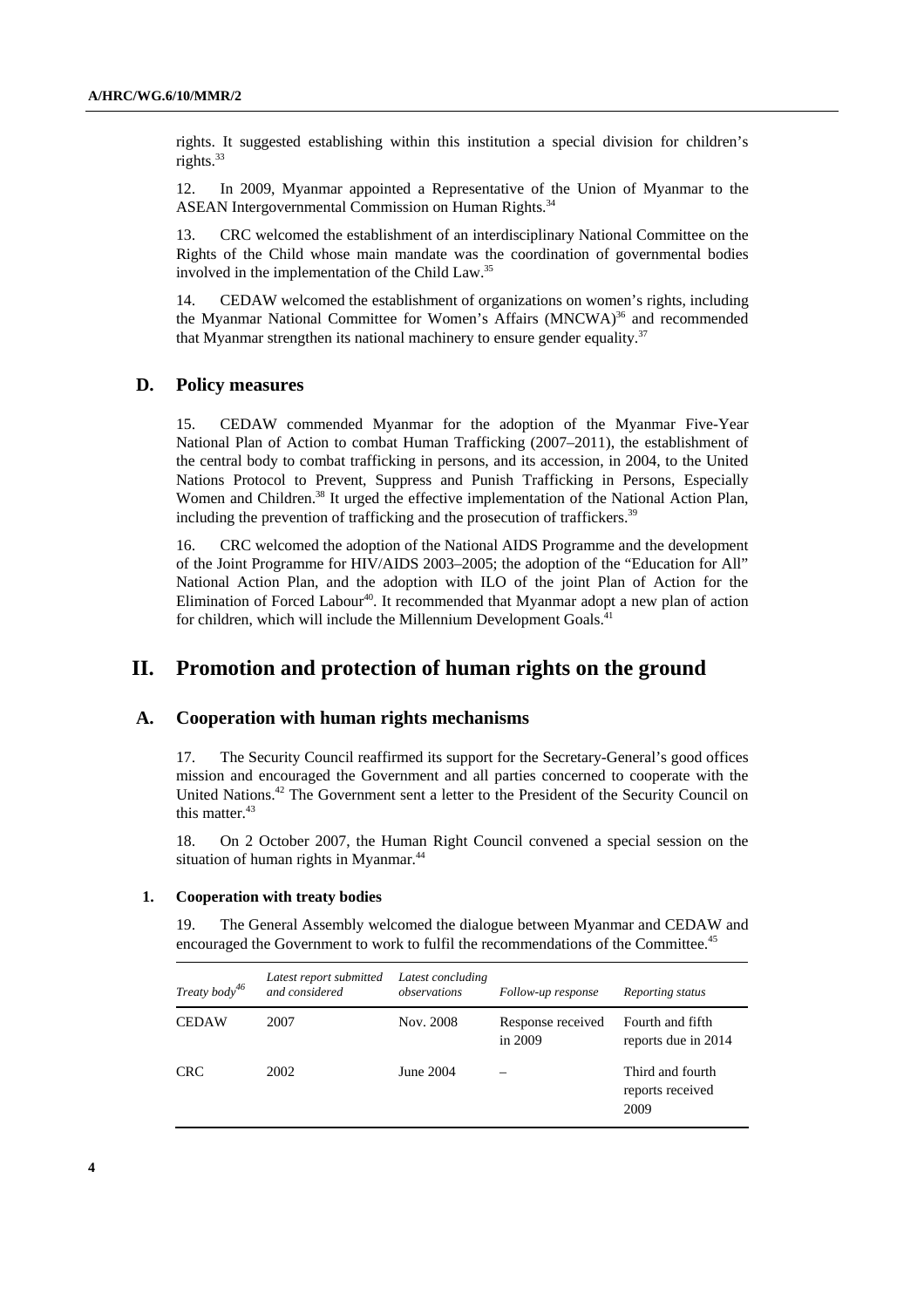### **2. Cooperation with special procedures**

20. The Special Rapporteur on the situation of human rights in Myanmar noted, in March 2010, that the Government had postponed planned visits several times.<sup>47</sup> In March 2008, he regretted that he had not been permitted to travel to Myanmar to assess the situation after the demonstrations in September 2007.<sup>48</sup> The General Assembly welcomed the favourable response for granting the Special Rapporteur's requests to visit the country and urged Myanmar to cooperate with him.<sup>49</sup>

| Standing invitation issued                                | N <sub>0</sub>                                                                                                                                                                                                                                                                                                                                                                       |  |
|-----------------------------------------------------------|--------------------------------------------------------------------------------------------------------------------------------------------------------------------------------------------------------------------------------------------------------------------------------------------------------------------------------------------------------------------------------------|--|
| Latest visits or mission reports                          | Special Rapporteur on the situation of human<br>rights in Myanmar $(11-15$ November 2007); <sup>50</sup><br>$(3-7$ August 2008); <sup>51</sup> (14 to 19 February<br>2009) <sup>52</sup> ; (15-19 February 2010); <sup>53</sup> (3-11<br>August 2010) <sup>54</sup>                                                                                                                  |  |
| Visits agreed upon in principle                           |                                                                                                                                                                                                                                                                                                                                                                                      |  |
| Visits requested and not yet agreed upon                  | Representative of the Secretary-General on the<br>human rights of internally displaced persons;<br>Special Rapporteurs on the right to food<br>(requested in 2003); on freedom of religion or<br>belief (requested in 2007); on extrajudicial,<br>summary or arbitrary executions (requested in<br>2007); and on the independence of judges and<br>lawyers (requested 11 March 2009) |  |
| Facilitation/cooperation during missions                  | During his visits in August 2008 and February<br>2009, the Special Rapporteur on the situation of<br>human rights in Myanmar welcomed the<br>establishment of a cooperative relationship with<br>the Government and other stakeholders. <sup>55</sup>                                                                                                                                |  |
| Follow-up to visits                                       |                                                                                                                                                                                                                                                                                                                                                                                      |  |
| Responses to letters of allegations and urgent<br>appeals | During the period under review, 57<br>communications were sent. The Government<br>replied to 25 communications.                                                                                                                                                                                                                                                                      |  |
| Responses to questionnaires on thematic issues            | Myanmar responded to 2 of the 23<br>questionnaires sent by special procedures<br>mandate holders <sup>56</sup>                                                                                                                                                                                                                                                                       |  |

### **3. Cooperation with the Office of the High Commissioner for Human Rights**

21. The General Assembly called upon the Government to engage in a dialogue with the Office of the United Nations High Commissioner for Human Rights with a view to ensuring respect for human rights and fundamental freedoms.<sup>57</sup>

## **B. Implementation of international human rights obligations, taking into account applicable international humanitarian law**

### **1. Equality and non-discrimination**

22. CEDAW was concerned at the persistence of adverse cultural norms, practices and traditions regarding the roles of women and men in all spheres of life, especially within some ethnic groups.<sup>58</sup> It noted that legislation and customary laws that discriminate against women remain in force.<sup>59</sup> It also expressed concern at the disadvantaged position of women in rural and remote areas — who form the majority of women in Myanmar — which is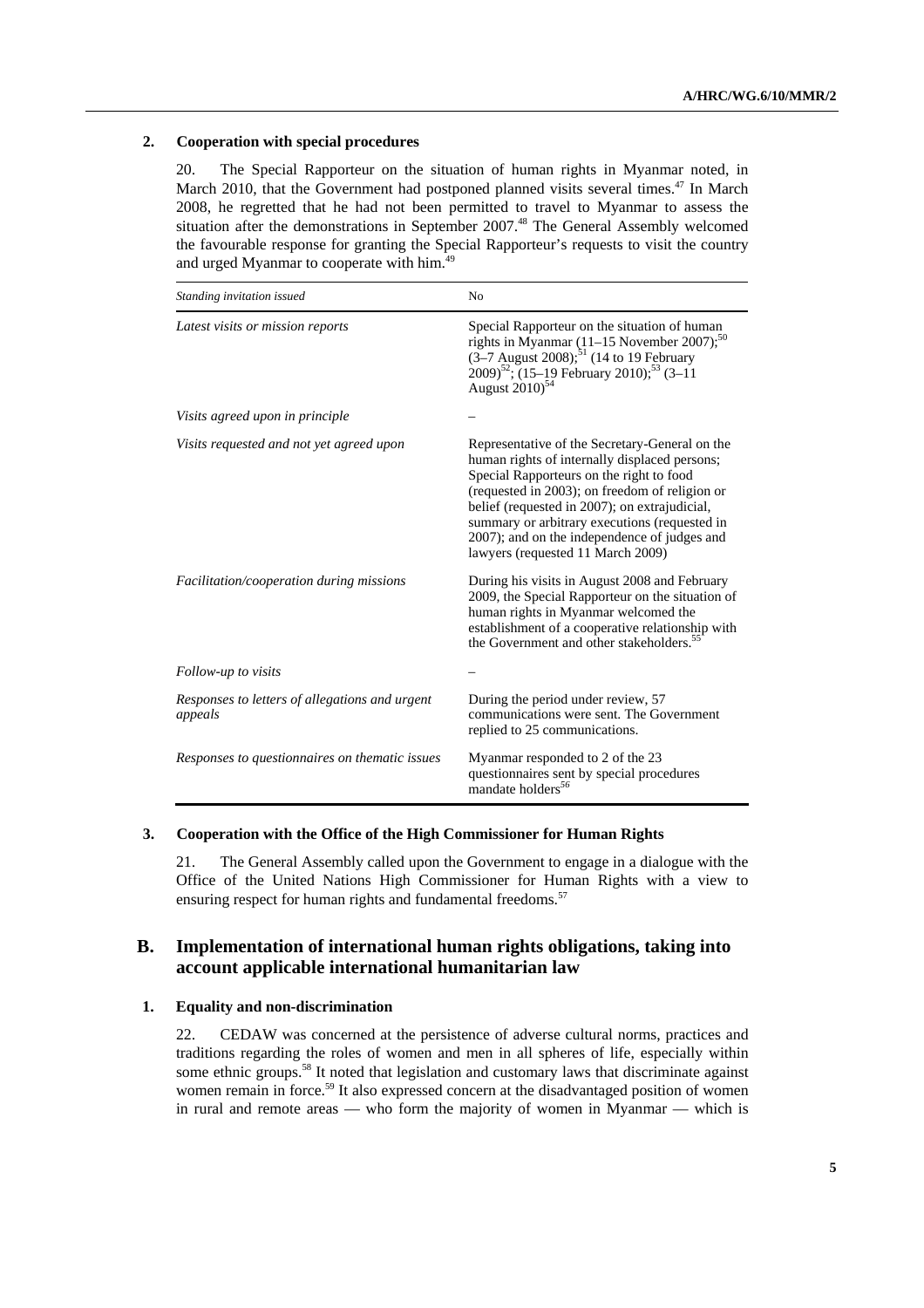characterized by poverty, illiteracy, difficulties in access to health care, education and social services.<sup>60</sup> UNCT noted that discrimination against women and girls, who in some areas are confined to the home, not allowed in public for education, economic activities or the most basic community participation, must be removed to ensure in compliance with  $CEDAW.<sup>61</sup>$ 

23. CRC was concerned about discrimination against children with disabilities, children from remote and border areas, children belonging to religious minorities and children with low status citizenship<sup>62</sup>. It urged Myanmar to ensure that all children are registered at birth without discriminatory conditions, and recommended abolishing the statement on the national identity card of the religion and ethnic origin of citizens, including children<sup>63</sup>.

24. The Special Rapporteur on the situation of human rights in Myanmar was concerned about the systematic discrimination faced by the Muslim community, known as the Rohingya. Measures taken against this population included restriction of movement, limitations on permission to marry and forced labour.<sup>64</sup> CEDAW expressed concern at reports that Muslim women and girls in Northern Rakhine State endure multiple restrictions and forms of discrimination<sup>65</sup>. Myanmar provided the Committee with information on the activities carried out in Rakhine State<sup>66</sup>.

#### **2. Right to life, liberty and security of the person**

25. While commending the Government for the effective moratorium on the use of death penalty, the Special Rapporteur regretted that lower courts continued to hand down death sentences.<sup>67</sup>

26. On 28 September 2007, the Chairperson-Rapporteur of the Working Group on Arbitrary Detention, the Special Rapporteurs on extrajudicial, summary or arbitrary executions; on freedom of religion or belief; on the question of torture, and on the situation of human rights in Myanmar and the Special Representative of the Secretary-General on the situation of human rights defenders drew the attention of the Government to reports indicating that the military had dispersed demonstrations, peacefully initiated by Buddhist monks, firing indiscriminately into the crowds, killing and injuring a significant number of persons.<sup>68</sup> The Special Rapporteur on the situation of human rights in Myanmar condemned the use of deadly force by the security forces and called upon the Government to desist from such brutal measures.<sup>69</sup>

27. The General Assembly expressed its concern in 2008, 2009, and 2010, at the continuing practice of arbitrary detentions, enforced disappearances, rape and other forms of sexual violence, torture and cruel, inhuman and degrading treatment and called upon the Government to allow a full and independent investigation into all reports of human rights violations and to bring to justice those responsible.<sup>70</sup> The Human Rights Council called upon the Government to address, as a matter of urgency, consistent reports of torture and ill-treatment of prisoners of conscience; improve conditions in prisons and other detention facilities. $71$ 

28. In 2007, following a series of peaceful demonstrations, the United Nations High Commissioner for Human Rights expressed grave concerns about the well-being and safety of the demonstrators, those who had been detained and the welfare of the opposition leader, Daw Aung San Suu Kyi.<sup>72</sup> The Special Rapporteur on the situation of human rights in Myanmar stated that organized groups such as associations of monks, students and human rights defenders have been harshly suppressed.73

29. The Secretary-General,<sup>74</sup> the High Commissioner for Human Rights,<sup>75</sup> the Security Council,<sup>76</sup> the General Assembly,<sup>77</sup> the Human Rights Council<sup>78</sup> and the Special Rapporteur on the situation of human rights in Myanmar<sup>79</sup> called for the immediate release of Daw Aung San Suu Kyi, and of all remaining political prisoners.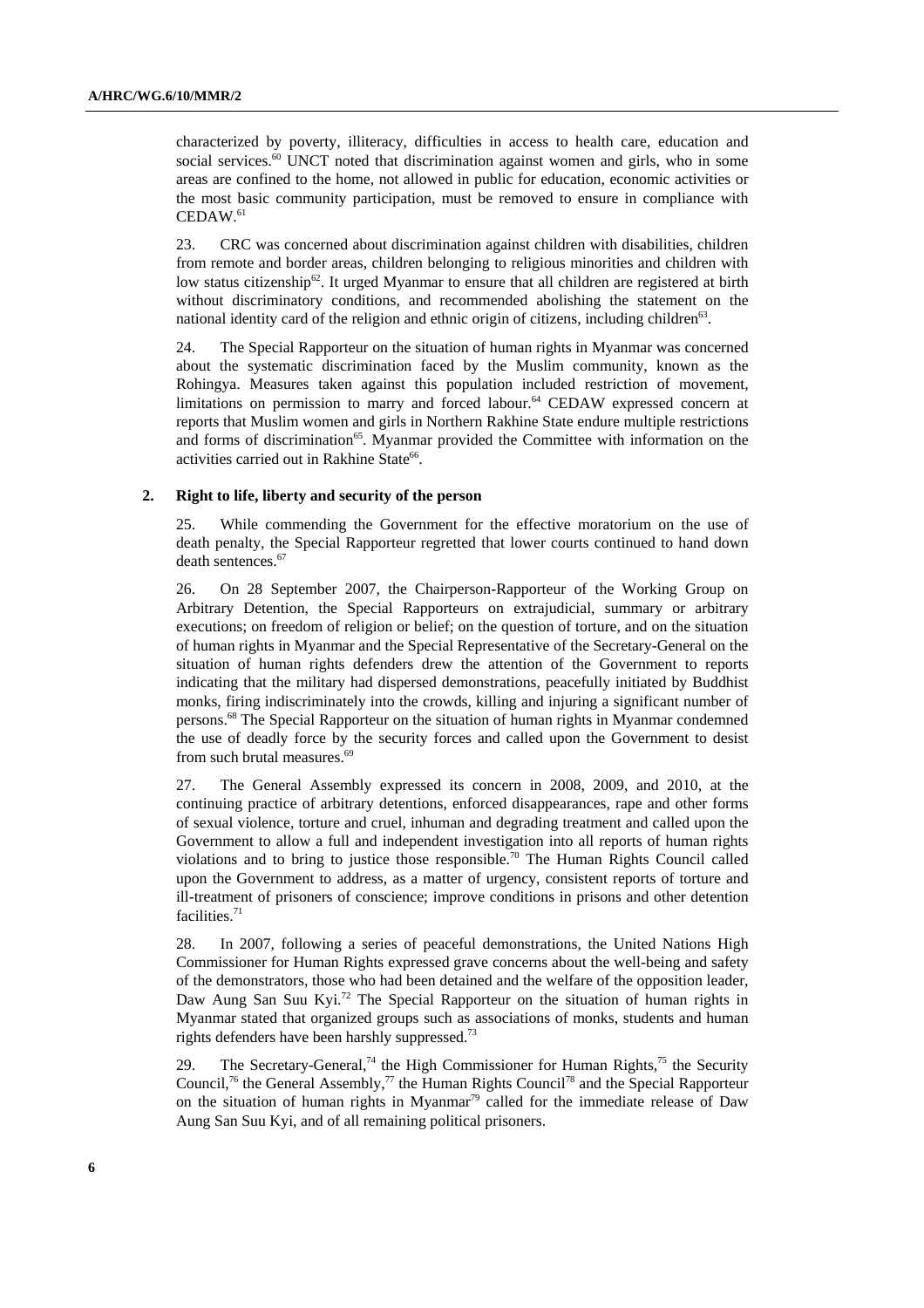30. CEDAW expressed concern at the high prevalence of violence against women and girls, such as widespread domestic violence and sexual violence. Such violence appeared to be socially legitimized and accompanied by a culture of silence and impunity<sup>80</sup>.

31. The Special Rapporteur expressed serious concern at reports that prisoners of conscience were subject to torture during the interrogation period and in detention.<sup>81</sup>

32. CEDAW expressed concern at sexual and other forms of violence perpetrated by members of the armed forces against rural ethnic women, and at the apparent impunity of the perpetrators of such violence. $82$ 

33. CRC was concerned that corporal punishment continues to be regarded as acceptable in society, that Myanmar has not repealed the Whipping Act and that the orders prohibiting corporal punishment in schools do not seem to be effective $83$ . It recommended, inter alia, that Myanmar duly investigate cases of domestic violence and violence in schools.<sup>84</sup>

34. The Secretary-General urged the Government to put into place a tighter mechanism to prevent the recruitment of children and to demobilize unconditionally all children<sup>85</sup> The Government should cease the arrest and harassment of children for desertion and/or attempting to leave the army. $86$  CRC recommended that Myanmar prioritize the demobilization and reintegration of all combatants under 18 and take effective measures to ensure that children can be reintegrated into the education system.<sup>87</sup>

35. In 2010, the ILO Committee of Experts recalled that the ILO Commission of Inquiry had concluded that the obligation under Convention No. 29 was being violated in national laws as well as in actual practice in a widespread manner.<sup>88</sup> The Special Rapporteur noted that the number of cases of allegation of forced labour imposed on the Muslim community had considerably increased in 2009.<sup>89</sup> He recommended that the Government review its policy on forced labour used by the military, and on prison labour, and requested ILO to provide technical assistance.<sup>90</sup>

36. CRC recommended that Myanmar carry out a national study to assess the scope, nature and causes of the phenomenon of street children and provide street children with recovery and rehabilitation services, adequate nutrition, health care and educational opportunities<sup>91</sup>.

#### **3. Administration of justice, including impunity and the rule of law**

37. The Special Rapporteur on the situation of human rights in Myanmar pointed out the prevalence of a culture of impunity in the country, as well as a lack of independence of the judiciary and a weak rule of law.<sup>92</sup> He noted that the recommendations made by the international community remain largely outstanding.<sup>93</sup> Many trials were conducted behind closed doors within prison compounds, without legal representation, without the presence or knowledge of prisoners' family members, without proof of evidence or with defective evidence, and pursuant to arbitrary decisions of the judges.<sup>94</sup> He recommended establishing effective judicial mechanisms to investigate human rights abuses in order to fight impunity.<sup>95</sup> The General Assembly, which was gravely concerned with the climate of impunity<sup>96</sup>, and the Human Rights Council urged the Government to ensure the independence and impartiality of the judiciary and to guarantee due process of law.97

38. CRC was concerned at the absence of juvenile courts and juvenile judges; poor conditions of detention; the lengthy periods before juvenile cases are heard and the minimum age for criminal responsibility (age  $7$ ).<sup>98</sup>

#### **4. Right to privacy, marriage and family life**

39. According to the Special Rapporteur on the situation of human rights in Myanmar, based on a local order issued in the late 1990s in Rakhine State, Muslims are required to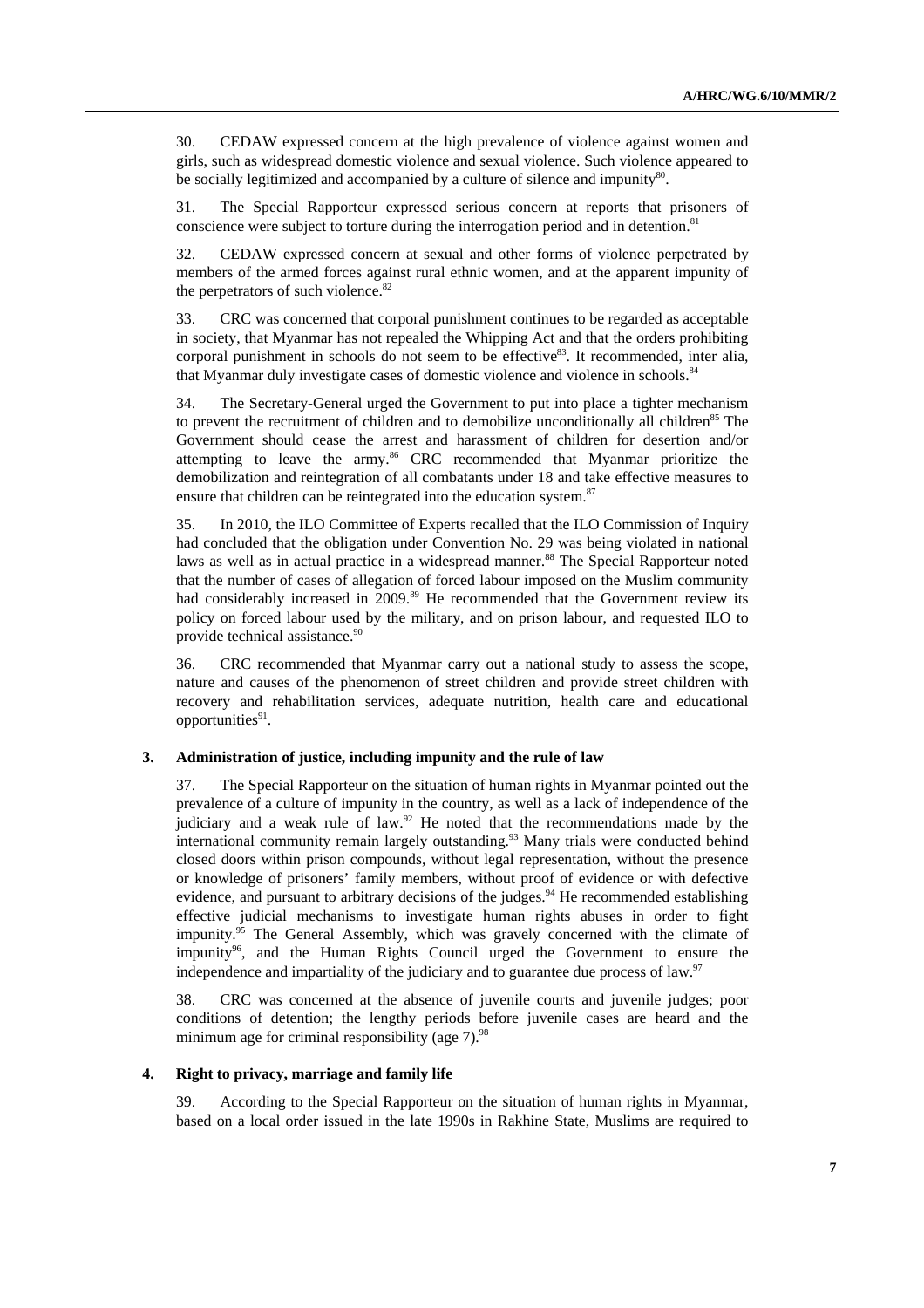obtain an authorization from the local authorities to get married.<sup>99</sup> He urged the Government to issue birth certificates to Muslim children, who face discrimination with regard to education, health care and employment as a consequence of their statelessness.<sup>100</sup>

40. CRC recommended that Myanmar refrain from activities that may lead to the disintegration or displacement of families,<sup>101</sup> expedite the assessment on the situation of children placed in institutions, $102$  and amend its current domestic legislation and practice regarding adoption.<sup>103</sup>

41. CEDAW expressed its concern at the multiple marital systems that apply in Myanmar. It was particularly concerned that, although polygamy is discouraged, it is not prohibited. It was further concerned that marital rape is not recognized as a criminal offence.104

### **5. Freedom of religion or belief, expression, association and peaceful assembly, and right to participate in public and political life**

42. The Special Rapporteur on the situation of human rights in Myanmar noted information regarding the closure of churches in Chin State and called upon the Government to ensure that ethnic minorities are granted fundamental rights.<sup>105</sup>

43. The General Assembly called upon the Government to lift restrictions on the freedom of assembly, association, movement and expression, including for free and independent media, and ending the use of censorship.<sup>106</sup> The Special Rapporteur encouraged the Government to complete the process of reviewing domestic laws for the enjoyment of freedom of expression, association and assembly, including assuring a free and independent media.<sup>107</sup>

44. The General Assembly called upon the Government to take immediate measures to undertake a genuine dialogue with Daw Aung San Suu Kyi and all other concerned parties and ethnic groups;<sup>108</sup> and to allow human rights defenders to pursue their activities unhindered and to ensure their safety and freedom of movement.<sup>109</sup> The Secretary-General reiterated that the democratic transition of Myanmar could not be completed without genuine national reconciliation.<sup>110</sup> The General Assembly urged Myanmar to ensure that necessary steps be taken towards a free and transparent electoral process.<sup>111</sup>

45. CEDAW was concerned at the very low rate of participation of women in all areas of public, political and professional life, including in the National Assembly.<sup>112</sup> It urged Myanmar to ensure that the civil society and women's groups can conduct programmes and activities without restrictions. In addition, it urged Myanmar to review its regulations for registration of and support for NGOs.<sup>113</sup>

#### **6. Right to work and to just and favourable conditions of work**

46. The ILO Committee of Experts reiterated that the authorities should not interfere with legitimate trade union activities through arbitrary arrest or detention and allegations of criminal conduct should not be used to harass trade unionists.<sup>114</sup> The Special Rapporteur on the situation of human rights in Myanmar noted reports that several individuals have been sentenced to long terms in prison for their association with trade unions, including the banned Federation of Trade Unions of Burma (FTUB).<sup>115</sup>

47. CEDAW requested Myanmar to ensure equal opportunities for women in the labour market. It also called upon Myanmar to provide a regulatory framework for the informal sector, with a view to providing access to social protection.<sup>116</sup>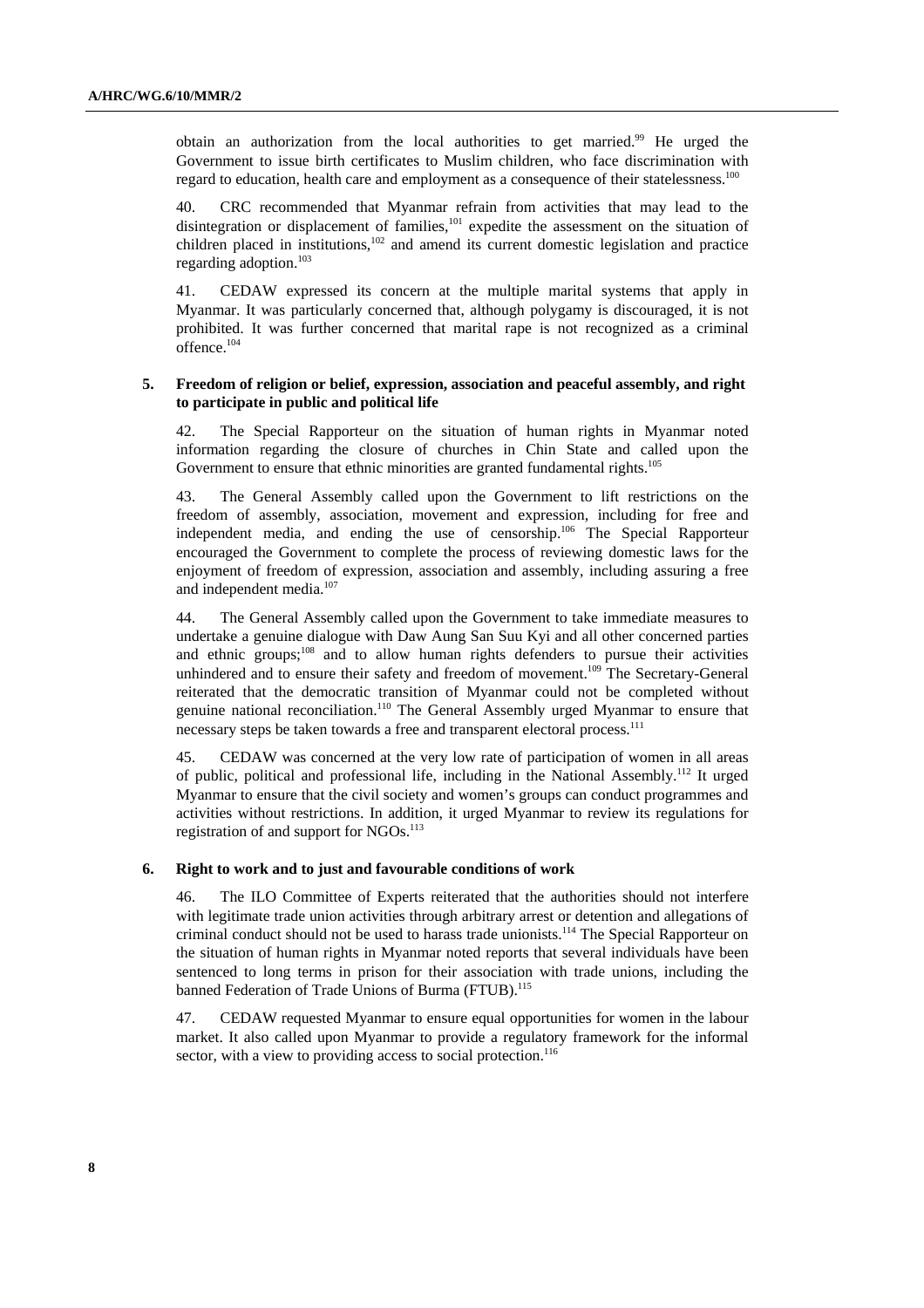#### **7. Right to social security and to an adequate standard of living**

48. The World Food Programme (WFP) indicated that humanitarian operations face constraints such as travel restrictions, the need for permits to transport food and other goods, and import restrictions on equipment.117 It also indicated that there were severe problems with access to food, particularly for vulnerable groups such as landless labourers, small-scale farmers, households headed by women and marginal households.<sup>118</sup>

49. The Special Rapporteur on the situation of human rights in Myanmar stated that infant mortality remained high, with an estimated 10 per cent. More than 30 per cent of Myanmar's children were chronically malnourished. The national prevalence of underweight and stunting among children under five years is 32 per cent. More than 25 per cent of the population lacked access to safe drinking water. Approximately half of the malaria deaths in South-East Asia occurred in Myanmar.<sup>119</sup> CRC was concerned at the high infant and under-five mortality rates and the low life expectancy; that health services in the remote areas are often inaccessible, and that the survival and development of children in Myanmar continue to be threatened by early childhood diseases<sup>120</sup>. It recommended that Myanmar ensure access by all children, in particular those in remote and rural areas, to safe drinking water and adequate sanitation systems.<sup>121</sup>

50. CEDAW called upon Myanmar to strengthen its efforts in the area of health and to reduce, as a matter of priority, the incidence of maternal and infant mortality, as well as deaths caused by infectious diseases, malnutrition and maternal complications. It urged Myanmar to make every effort to increase women's access to health-care facilities and medical assistance, especially in rural and remote areas.<sup>122</sup>

51. While noting the adoption of the five-year national strategic plan 2006-2010 in the area of HIV/AIDS, CEDAW was concerned that women and girls may be particularly susceptible to infection owing to gender-specific norms.<sup>123</sup> CRC expressed similar concerns.124 UNAIDS noted in its 2007 report that the response to the HIV epidemic is slowly but consistently expanding, with an estimated 70 000 Myanmar people in need of antiretroviral treatment.<sup>125</sup>

### **8. Right to education**

52. The Special Rapporteur on the situation of human rights in Myanmar noted that only 43 per cent of children enrolled at school completed five years of primary education.<sup>126</sup> UNCT considered that an increase in the education budget was a prerequisite to the establishment of special schools and the integration of children with special needs and disabilities.<sup>127</sup>

53. CRC recommended that Myanmar improve the quality of the education system; ensure that primary education is free in practice; extend compulsory education to at least the sixth grade; ensure that girls and boys, from urban, rural and remote areas, and children belonging to minority groups all have equal access to educational opportunities; improve the quality of education.<sup>128</sup>

54. CEDAW encouraged Myanmar to overcome traditional attitudes that in some rural areas constitute obstacles to girls and women's education. It recommended that Myanmar implement measures to ensure equal access of girls and women to all levels of education and retain girls in school.<sup>129</sup>

### **9. Minorities and indigenous peoples**

55. The Special Rapporteur on the situation of human rights in Myanmar called upon the Government to ensure that ethnic minorities are granted fundamental rights, enjoy their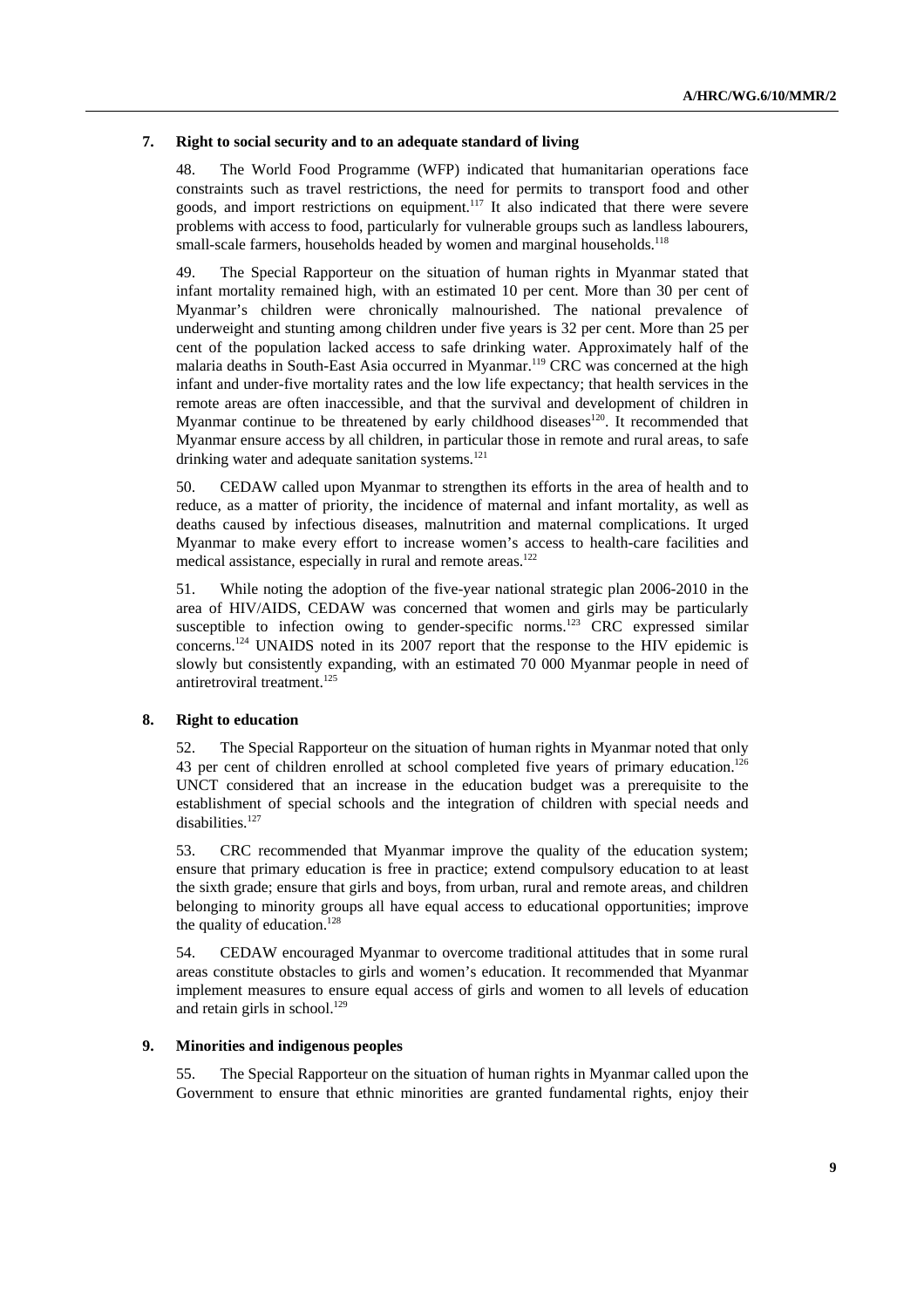own culture, profess and practice their own religion, and use their own language freely and without any form of discrimination.<sup>130</sup>

56. The General Assembly<sup>131</sup> and the Human Rights Council<sup>132</sup> expressed concern at the continuing human rights violations affecting numerous ethnic minorities, including, but not limited to, the Rohingya ethnic minority and called upon the Government to take immediate action to bring about an improvement in their respective situations, and to grant citizenship to the Rohingya minority. The Special Advisor on the Prevention of Genocide expressed similar concerns.<sup>133</sup>

57. CEDAW was concerned that, under the 1982 citizenship law, the members of Muslim minority in Northern Rakhine State, including returnees, have been denied Myanmar citizenship.<sup>134</sup>

58. CRC was deeply concerned about the situation of the children of the Bengali people residing in Northern Rakhine State, and of children belonging to other ethnic, indigenous or religious minorities<sup>135</sup>. It recommended that Myanmar continue and strengthen its awareness-raising activities among the people of the Padaung and the Kareni tribes, in particular women and girl children, on the potential risks of their traditional practice for their physical well-being<sup>136</sup>.

59. A 2008 Permanent Forum on Indigenous Issues desk review on MDG Reports and Indigenous Peoples notes that poverty poses the greatest challenge in the remote and border regions, which is where the vast majority of indigenous peoples live.<sup>137</sup>

#### **10. Migrants, refugees and asylum-seekers**

60. According to the Special Rapporteur on the situation of human rights in Myanmar, Muslim residents from Northern Rakhine State of Myanmar continue to seek asylum in neighboring countries and beyond.<sup>138</sup>

61. CRC was concerned at the very high number of children and their families who were internally displaced in Myanmar and that many were forced to seek asylum in neighbouring countries. It recommended that Myanmar allow children and their families who have returned to Myanmar and who are stateless to acquire Myanmar citizenship; provide adequate assistance to internally displaced children; and work closely in this regard with UNHCR and UNICEF.<sup>139</sup>

## **11. Internally displaced persons**

62. The Special Rapporteur on the situation of human rights in Myanmar noted that since 1996, up to one million people, half of them in the eastern part of the country, had been displaced and that entire communities had been forced to relocate and their houses and food supplies burned to prevent their return.<sup>140</sup>

63. The General Assembly called upon the Government to end the systematic forced displacement of large numbers of persons within their country and the violence contributing to refugee flows into neighbouring countries, and to respect ceasefire agreements.<sup>141</sup> In 2006, the Secretary-General reported that displacement on a substantial scale has occurred because of the continuing conflicts in certain parts of the country despite the ceasefires negotiated in recent years.142 UNCT encouraged new legislatures to integrate the Guiding Principles on Internal Displacement and the standards contained therein into national policies and legislation.<sup>143</sup>

### **12. Right to development**

64. The Special Rapporteur on the situation of human rights in Myanmar noted reports of human rights abuses - land confiscation, forced labour, right to a healthy environment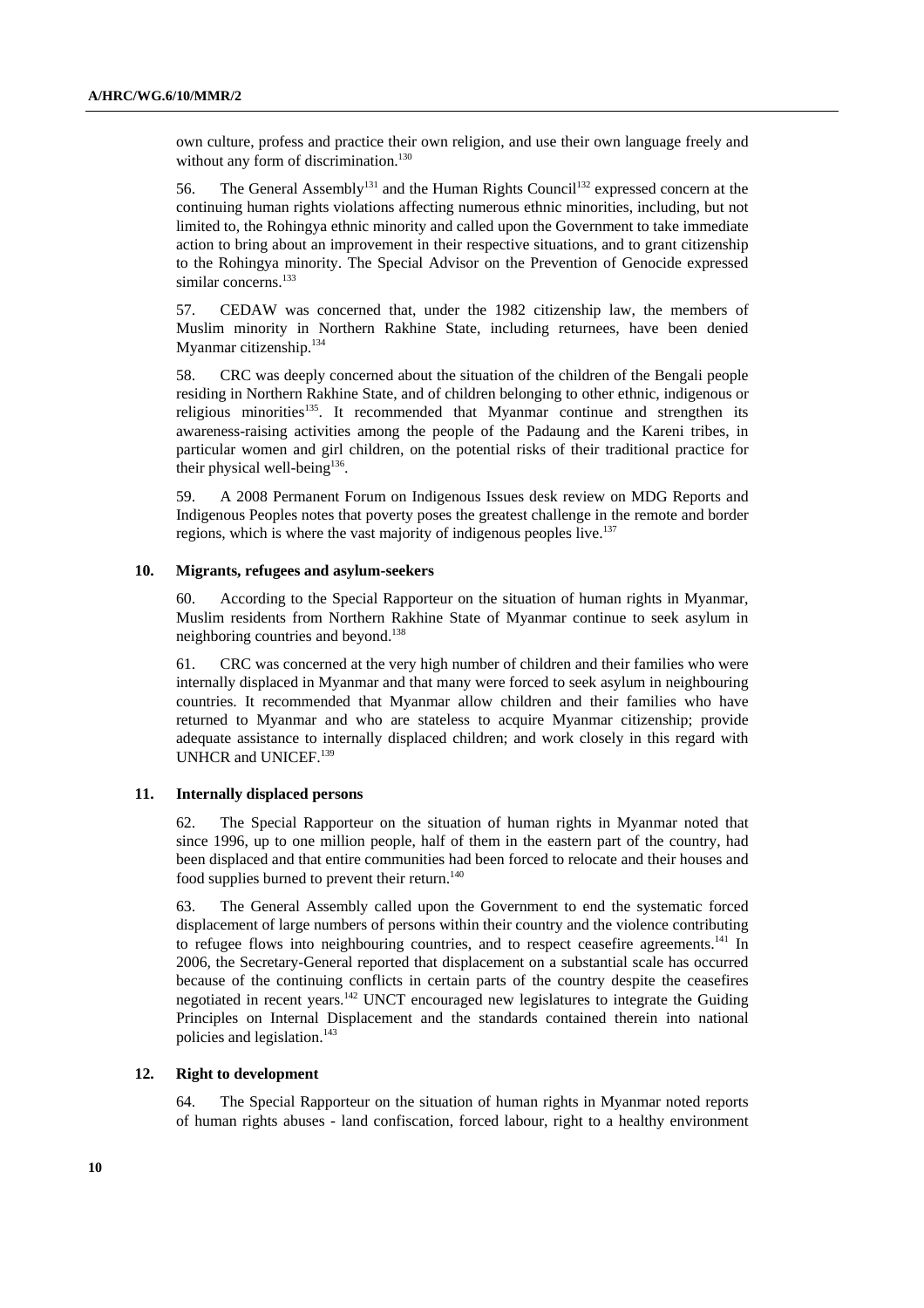and the right to water - associated with large-scale development projects, in relation to oil and gas industries, mining and the building of large-scale dams.<sup>144</sup>

### **13. Human rights and counter-terrorism**

65. The ILO Committee of Experts deplored the fact that the Government referred to the FTUB as a terrorist organization and stated that they had been arrested for breach of existing laws and attempted terrorist acts. The Committee stated that Myanmar had no legal basis for the respect for, and realization of, freedom of association and that article 354 of the Constitution subjects the exercise of this right "to the laws enacted for State security, prevalence of law and order, community peace and tranquillity or public order and morality."<sup>145</sup>

#### **14. Situation in or in relation to specific regions or territories**

66. According to the Special Rapporteur on the situation of human rights in Myanmar, military operations have placed a particularly heavy burden on rural populations, affecting their ability to sustain livelihoods. Cases of rape and sexual violence have been reported by human rights organizations over the past years as committed by military personnel.<sup>146</sup>

67. The Secretary-General noted that it was imperative for the Government and those armed ethnic groups still actively fighting to engage in substantive talks leading to the cessation of hostilities, particularly in Kayin and Kayah States in which human rights abuses and humanitarian problems remained of concern to the United Nations.<sup>147</sup>

68. The Special Rapporteur noted that battles between Government forces and ethnic groups in Shan State in August 2009 have raised serious concerns about security inside Myanmar and its spillover effects in neighboring countries.<sup>148</sup> He also expressed concern about the continuing armed conflict in Kayin State, which severely affects the civilian population.149 He was concerned that previously laid mines remain largely in place. Civilian casualties continued to constitute the majority of reported mine victims, particularly along border zones where displaced people have been returned. He encouraged the Government to work with the UNCT and humanitarian partners to carry out mine risk education, provide victims assistance and improve the mapping of mine-affected areas.<sup>150</sup>

69. According to the Special Rapporteur, scarcity of food is reported in Northern Rakhine State, Kyanin State, North and East Shan State and the cyclone-affected areas.151

## **III. Achievements, best practices, challenges and constraints**

70. WFP stated that Myanmar, which has been subject to economic sanctions since July 2003,152 is prone to cyclones, landslides, earthquakes and drought. In May 2008, cyclone Nargis struck the southern delta region causing widespread destruction and the loss of 140,000 lives.153

71. UNCT noted that low-intensity armed conflicts between government forces and armed groups continue to affect the population and to impede development at various levels in some areas.154 The Secretary-General noted that moving from ceasefire agreements to durable peace was essential for the future stability of Myanmar and that equally important to the prospects of durable peace and democracy was the need to address the pressing humanitarian and socio-economic challenges facing the people.<sup>155</sup>

72. The Secretary-General commended the Government for the progress made in the relief and recovery efforts following Cyclone Nargis, including through the cooperation with the United Nations and ASEAN in the Tripartite Core Group. He stressed the need to build on such cooperation, including by ensuring the timely issuance of humanitarian visas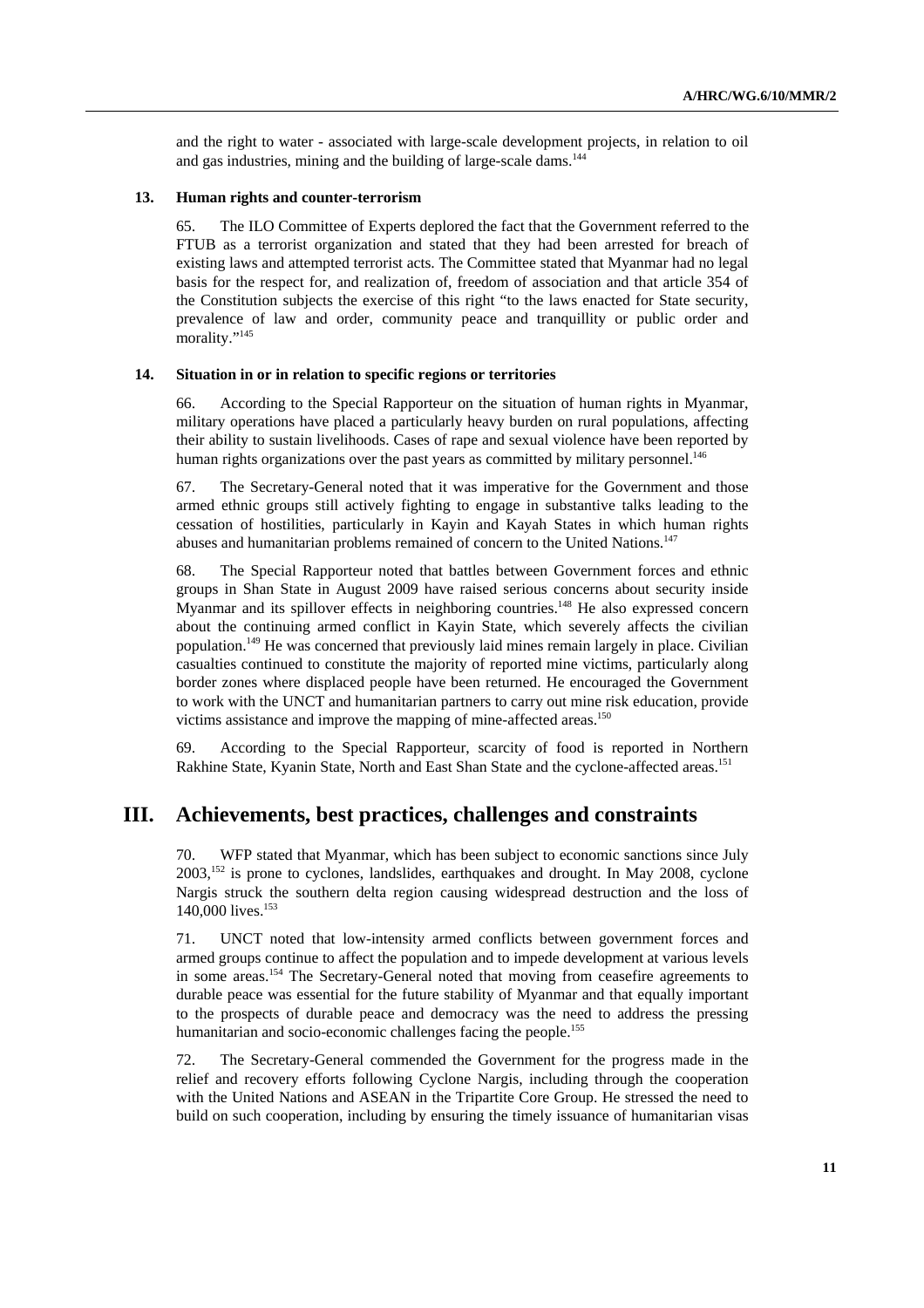and by expanding humanitarian access so that all vulnerable groups throughout the country could be reached without restriction.<sup>156</sup>

73. The General Assembly called upon the Government to ensure full and safe access to all parts of Myanmar, including conflict and borders areas, for the United Nations and international humanitarian organizations.157 The Human Rights Council urged the Government to cooperate fully with humanitarian organizations, including by ensuring full, safe and unhindered access of humanitarian assistance to all persons in need throughout the country.158 UNCT added that in order for the United Nations agencies to further address human rights issues through their activities, the removal of formal and informal access constraints is necessary.159

74. The Special Rapporteur on the situation of human rights in Myanmar commended the Government on its agreement to extend and strengthen the presence of the Office of the United Nations High Commissioner for Refugees in Northern Rakhine State.<sup>160</sup>

75. While welcoming the Government's policy of opening up to outside trade and investment and its efforts to achieve the MDGs, control HIV, combat human trafficking and curtail opium production, the Secretary-General noted that millions continued to live in poverty, and standards of living in Myanmar remained among the lowest in Asia.<sup>161</sup>

76. CRC was deeply concerned at the dramatic decrease of resources allocated to social sectors, notably health and education over the past decade, while the budget allocated to defence has increased dramatically over the same period<sup>162</sup>.

## **IV. Key national priorities, initiatives and commitments**

## **Specific recommendations for follow-up**

77. In 2008, CEDAW requested Myanmar to provide, within one year, written information on the steps undertaken to implement the recommendations contained in paragraphs 29 (participation in political and public life) and 43 (women in Northern Rakhine State).<sup>16</sup>

# **V. Capacity-building and technical assistance**

78. The General Assembly urged Myanmar to provide, in cooperation with the Office of the United Nations High Commissioner for Human Rights, adequate human rights and international humanitarian law training for its armed forces, police and prison personnel.<sup>164</sup> The Special Rapporteur on the situation of human rights in Myanmar made a similar recommendation.165

79. CRC recommended that Myanmar seek technical cooperation for the training of professional staff working with and for children with disabilities from, inter alia, UNICEF and WHO<sup>166</sup>; on violence against children, and on child soldiers, from, inter alia, UNICEF<sup>167</sup>, and on child labour, from ILO.<sup>168</sup> It also recommended that it continue to seek assistance on trafficking, on street children, and on adoptions, from, inter alia, UNICEF<sup>169</sup>, and on education from UNICEF and UNESCO.<sup>170</sup>

80. The Special Rapporteur called upon Myanmar to cooperate with international organizations by facilitating necessary visas and allowing access for effective delivery of aid.171 CEDAW recommended that Myanmar continue to seek financial and technical support from the international community and civil society in order to implement measures to improve women's health.<sup>172</sup>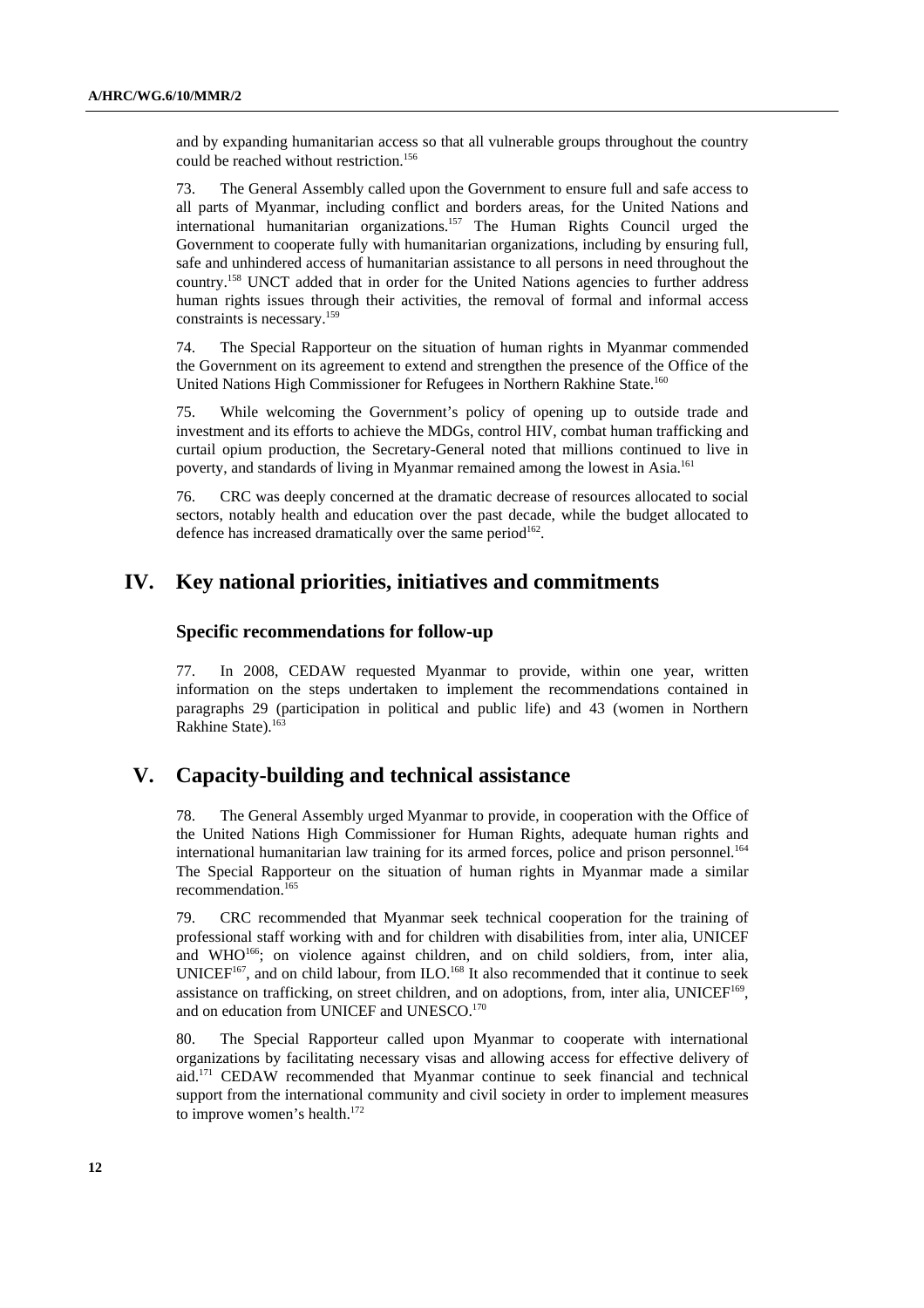*Notes* 

1

| <sup>1</sup> Unless indicated otherwise, the status of ratifications of instruments listed in the table may be found |
|----------------------------------------------------------------------------------------------------------------------|
| in Multilateral Treaties Deposited with the Secretary-General: Status as atl April 2009                              |
| (ST/LEG/SER.E/26), supplemented by the official website of the United Nations Treaty Collection                      |
| database, Office of Legal Affairs of the United Nations Secretariat, http://treaties.un.org/                         |
| $2^2$ The following abbreviations have been used for this document:                                                  |

| <b>ICERD</b>      | International Convention on the Elimination of All Forms of Racial                        |
|-------------------|-------------------------------------------------------------------------------------------|
|                   | Discrimination                                                                            |
| <b>ICESCR</b>     | International Covenant on Economic, Social and Cultural Rights                            |
| <b>OP-ICESCR</b>  | Optional Protocol to ICESCR                                                               |
| <b>ICCPR</b>      | International Covenant on Civil and Political Rights                                      |
| <b>ICCPR-OP1</b>  | <b>Optional Protocol to ICCPR</b>                                                         |
| <b>ICCPR-OP 2</b> | Second Optional Protocol to ICCPR, aiming at the abolition of the death penalty           |
| <b>CEDAW</b>      | Convention on the Elimination of All Forms of Discrimination against Women                |
| <b>OP-CEDAW</b>   | <b>Optional Protocol to CEDAW</b>                                                         |
| <b>CAT</b>        | Convention against Torture and Other Cruel, Inhuman or Degrading                          |
|                   | <b>Treatment or Punishment</b>                                                            |
| OP-CAT            | Optional Protocol to CAT                                                                  |
| <b>CRC</b>        | Convention on the Rights of the Child                                                     |
| OP-CRC-AC         | Optional Protocol to CRC on the involvement of children in armed conflict                 |
| OP-CRC-SC         | Optional Protocol to CRC on the sale of children, child prostitution and child            |
|                   | pornography                                                                               |
| <b>ICRMW</b>      | International Convention on the Protection of the Rights of All Migrant Workers           |
|                   | and Members of Their Families                                                             |
| <b>CRPD</b>       | Convention on the Rights of Persons with Disabilities                                     |
| <b>OP-CRPD</b>    | Optional Protocol to the Convention on the Rights of Persons with Disabilities            |
| <b>CED</b>        | International Convention for the Protection of All Persons from Enforced                  |
|                   | Disappearance.                                                                            |
|                   | Adopted by the General Assembly in its resolution 63/117 of 10 December 2008. Article 17, |
|                   |                                                                                           |

paragraph 1, of OP-ICESCR states that "The present Protocol is open for signature by any State that has signed, ratified or acceded to the Covenant".

<sup>4</sup> Protocol to Prevent, Suppress and Punish Trafficking in Persons, Especially Women and Children, supplementing the United Nations Convention against Transnational Organized Crime. 5

<sup>5</sup> 1951 Convention relating to the Status of Refugees and its 1967 Protocol, 1954 Convention relating to the status of Stateless Persons and 1961 Convention on the Reduction of Statelessness.

 $6$  Geneva Convention for the Amelioration of the Condition of the Wounded and Sick in Armed Forces in the Field (First Convention); Geneva Convention for the Amelioration of the Condition of Wounded, Sick and Shipwrecked Members of Armed Forces at Sea (Second Convention); Convention relative to the Treatment of Prisoners of War (Third Convention); Convention relative to the Protection of Civilian Persons in Time of War (Fourth Convention); Protocol Additional to the Geneva Conventions of 12 August 1949, and relating to the Protection of Victims of International Armed Conflicts (Protocol I); Protocol Additional to the Geneva Conventions of 12 August 1949, and relating to the Protection of Victims of Non-International Armed Conflicts (Protocol II); Protocol Additional to the Geneva Conventions of 12 August 1949, and relating to the Adoption of an Additional Distinctive Emblem (Protocol III). For the official status of ratifications, see Federal Department of Foreign Affairs of Switzerland, at

www.eda.admin.ch/eda/fr/home/topics/intla/intrea/chdep/warvic.html.<br>7 International Labour Organization Convention No. 29 concerning Force International Labour Organization Convention No. 29 concerning Forced or Compulsory Labour; Convention No. 105 concerning the Abolition of Forced Labour, Convention No. 87 concerning Freedom of Association and Protection of the Right to Organize; Convention No. 98 concerning the Application of the Principles of the Right to Organise and to Bargain Collectively; Convention No. 100 concerning Equal Remuneration for Men and Women Workers for Work of Equal Value; Convention No. 111 concerning Discrimination in Respect of Employment and Occupation; Convention No. 138 concerning Minimum Age for Admission to Employment; Convention No. 182 concerning the Prohibition and Immediate Action for the Elimination of the Worst Forms of Child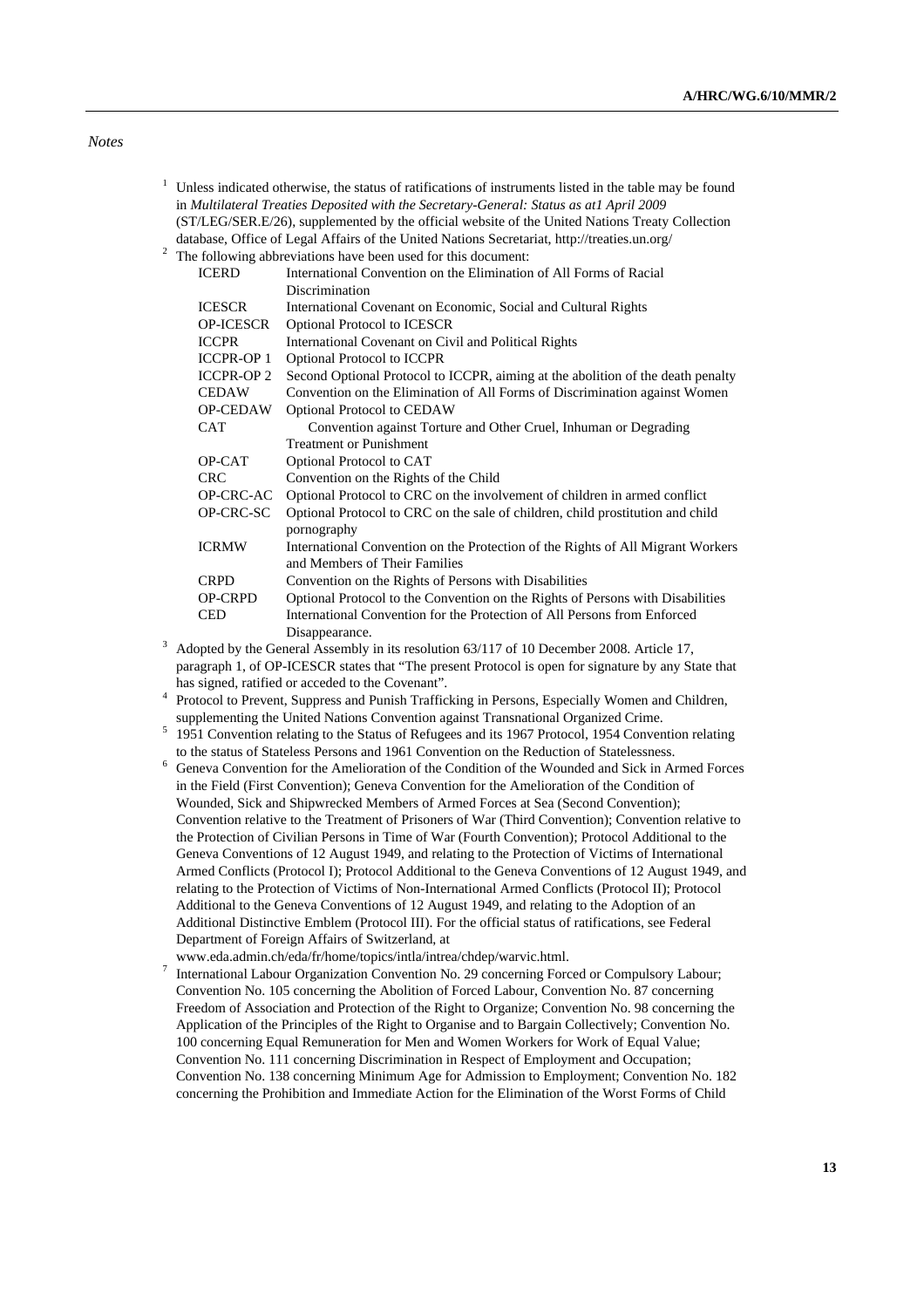- Labour.<br><sup>8</sup> Concluding observations of the Committee on the Elimination of Discrimination against Women (CEDAW/C/MMR/CO/3), para. 50.
- $9$  Ibid., para. 55.
- 10 A/RES/64/238, para. 17.
- $11$  A/HRC/10/19, para. 88 (a).
- $12$  A/65/368, para. 79.
- 
- 13 S/2009/278, para. 72.
- <sup>14</sup> Concluding observations of the Committee on the Rights of the Child (CRC/C/15/Add.237), para. 10.<br><sup>15</sup> Ibid., para.65.
- 
- 16 Ibid., para. 81.
- 17 Ibid., para. 69.
- <sup>18</sup> Report of the Secretary-General on the situation of human rights in Myanmar (A/63/356), para. 27.<br><sup>19</sup> UNCT submission to the UPR on Myanmar, p.3.
- 
- <sup>20</sup> Progress report of the Special Rapporteur on the situation of human rights in Myanmar (A/HRC/13/48), para. 59. 21 A/RES/64/238, para. 8.
- 
- <sup>22</sup> UNCT submission to the UPR on Myanmar, p. 2.
- 23 A/HRC/13/48, para. 57.
- <sup>24</sup> CEDAW/C/MMR/CO/3, para. 8
- $25$  Ibid., para. 5
- 26 CRC/C/15/Add.237, para. 7.
- 27 Ibid., paras. 25–26.
- $28$  UNCT submission to the UPR on Myanmar, p. 6.
- <sup>29</sup> For the list of national human rights institutions with accreditation status granted by the International Coordinating Committee of National Institutions for the Promotion and Protection of Human Rights
- $\frac{130}{100}$  UNCT submission to the UPR on Myanmar, p. 5.
- <sup>31</sup> Adopted by the United Nations General Assembly resolution 48/134 of 20 December 1993 http://www.un.org/documents/ga/res/48/a48r134.htm. 32 CEDAW/C/MMR/CO/3, para. 15.
- 
- 33 CRC/C/15/Add.237, para. 16.
- <sup>34</sup> UNCT submission to the UPR on Myanmar, p. 5.
- 35 CRC/C/15/Add.237, para. 11.
- 36 CEDAW/C/MMR/CO/3, para. 4.
- 37 Ibid., para. 17.
- 38 Ibid., para. 5.
- 39 Ibid., para. 27.
- 40 CRC/C/15/Add.237, para. 3.
- 41 Ibid., para. 14.
- 42 See S/PRST/2008/13. See also S/PRST/2007/37; A/RES/64/238, paragraph 25 and A/HRC/RES/13/25, paragraph 25. 43 See S/2008/289.
- 
- $44$  See A/HRC/S-5/2.
- 45 A/RES/64/238, para.16.
- 46 The following abbreviations have been used for this document:
	- CEDAW Committee on the Elimination of Discrimination against Women
- CRC Committee on the Rights of the Child 47 A/HRC/13/48, paras. 8–9.
- 
- 48 A/HRC/7/24, para. 5.
- <sup>49</sup> A/RES/64/238, para. 28. See also A/HRC/RES/13/25, paragraph 25.<br><sup>50</sup> A/HRC/7/24.
- 
- 51 See press release,
- <code>http://www.ohchr.org/EN/NewsEvents/Pages/DisplayNews.aspx?NewsID=8794&LangID=E.</code>  $^{\rm 52}$  <code>Ibid</code>
- 53 A/HRC/13/48.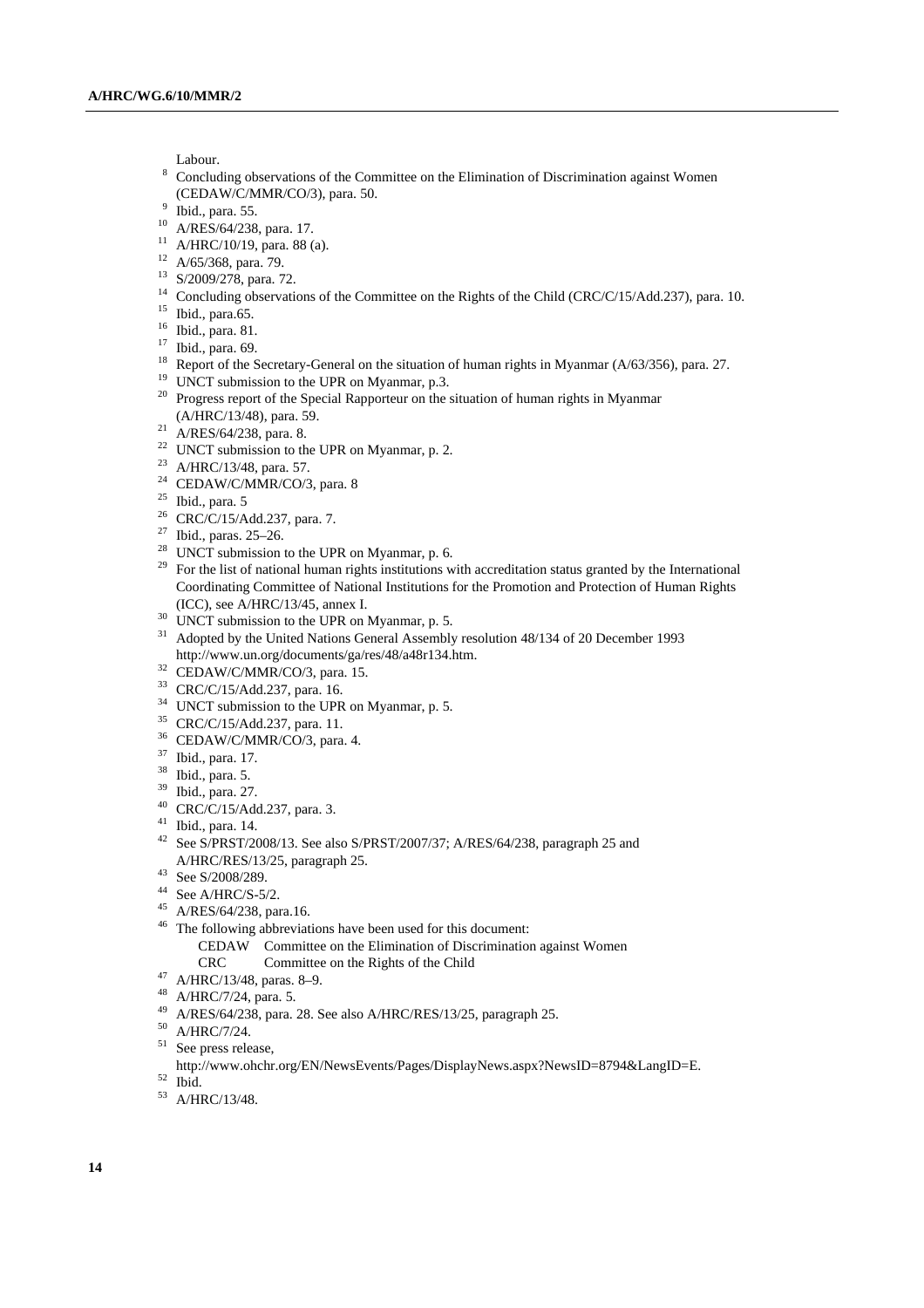- 54 A/65/368.
- 55 A/HRC/10/19 paras. 7–9.
- <sup>56</sup> The questionnaires referred to are those reflected in an official report by a special procedure mandate holder issued between 1 January 2006 and 30 June 2010. Responses counted for the purposes of this section are those received within the relevant deadlines, and referred to in the following documents: (a) E/CN.4/2006/62, para. 24, and E/CN.4/2006/67, para. 22; (b) A/HRC/4/23, para. 14; (c) A/HRC/4/24, para. 9; (d) A/HRC/4/29, para. 47; (e) A/HRC/4/31, para. 24; (f) A/HRC/4/35/Add.3, para. 7; (g) A/HRC/6/15, para. 7; (h) A/HRC/7/6, annex; (i) A/HRC/7/8, para. 35; (j) A/HRC/8/10, para.120, footnote 48; (k) A/62/301, paras. 27, 32, 38, 44 and 51; (l) A/HRC/10/16 and Corr.1, footnote 29; (m) A/HRC/11/6, annex; (n) A/HRC/11/8, para. 56; (o) A/HRC/11/9, para. 8, footnote 1; (p) A/HRC/12/21, para.2, footnote 1; (q) A/HRC/12/23, para. 12; (r) A/HRC/12/31, para. 1, footnote 2; (s) A/HRC/13/22/Add.4; (t) A/HRC/13/30, para. 49; (u) A/HRC/13/42, annex I; (v) A/HRC/14/25, para. 6, footnote 1; (w) A/HRC/14/31, para. 5, footnote 2 . 57 A/RES/64/238, para. 29.
- 
- 58 CEDAW/C/MMR/CO/3, para. 20.
- 59 Ibid., para. 10.
- 60 Ibid., para. 44.
- $61$  UNCT submission to the UPR on Myanmar, p.7.
- 62 CRC/C/15/Add.237 para. 27.
- $^{63}$  Ibid., paras. 34 and 35.
- <sup>64</sup> A/HRC/13/48, para. 86. See also A/HRC/10/19, paragraph 66.<br><sup>65</sup> CEDAW/C/MMR/CO/3, para. 42.
- 
- <sup>66</sup> See CEDAW/C/MMR/CO/3/Add.1.<br><sup>67</sup> A/HPC/12/48 para 40
- A/HRC/13/48, para. 40.
- 68 A/HRC/7/10/Add.1, paras. 183–185.
- <sup>69</sup> Statement of the Special Rapporteur to the fifth Special Session of the Human Rights Council on the Human Rights Situation in Myanmar, 2 October 2007. See also statements of 13 September 2007, 31 August 2007, 24 August 2007, and statement of the High Commissioner for Human Rights dated 26 August 2007. See also A/63/356, Introduction, paragraph 4.<br><sup>70</sup> A/RES/64/238, para. 7. See also A/HRC/RES/13/25, paragraph 9.<br><sup>71</sup> A/HRC/RES/13/25, para. 10.
- 
- 
- 72 Statement of the High Commissioner for Human Rights, 28 September 2007. See also statements of 7 September 2007, and 26 August 2007; A/RES/63/245, paragraph 3; A/RES/62/222, paragraphs 1 and
- 4 (c); S/PRST/2007/37. 73 A/HRC/13/48, para. 55.
- 74 A/64/334, para. 35.
- <sup>75</sup> Statement by the High Commissioner for Human Rights on Aung San Suu Kyi's sentence, 12 August 2009. See also statements on Aung San Suu Kyi, 15 May 2009 and 28 May 2008. 76 Security Council statement, 13 August 2009,
- 
- http://www.un.org/apps/news/story.asp?NewsID=31758&Cr=myanmar&Cr1. 77 A/RES/64/238, paras. 2–3.
- 
- 78 A/HRC/RES/13/25, para. 5.
- 79 A/64/318, para. 7.
- 80 CEDAW/C/MMR/CO/3, para. 22.
- <sup>81</sup> A/HRC/13/48, para. 33. See also A/HRC/10/19, paragraph 32.<br><sup>82</sup> CEDAW/C/MMR/CO/3, para. 24.
- 
- 83 CRC/C/15/Add.237, para. 38.
- 84 Ibid., para. 49.
- 85 S/2009/278, para. 66. See also A/HRC/RES/13/25, paragraph 15.
- 86 S/2009/278, para. 71. See also S/AC.51/2009/4, paragraphs 6(d)(iv) and 7 (a)(vi); OSRSG-CAAC submission to the UPR on Myanmar, paras. 3 and 5.<br><sup>87</sup> CRC/C/15/Add.237, para.67.
- 
- <sup>88</sup> ILO Committee of Experts on the Application of Conventions and Recommendations, Individual Observation concerning ILO Forced Labour Convention, 1930 (No. 29), 2010, Geneva, doc. No. (ILOLEX) 062010MMR029, paras. 1-2. 89 A/64/318, paras. 79–80.
-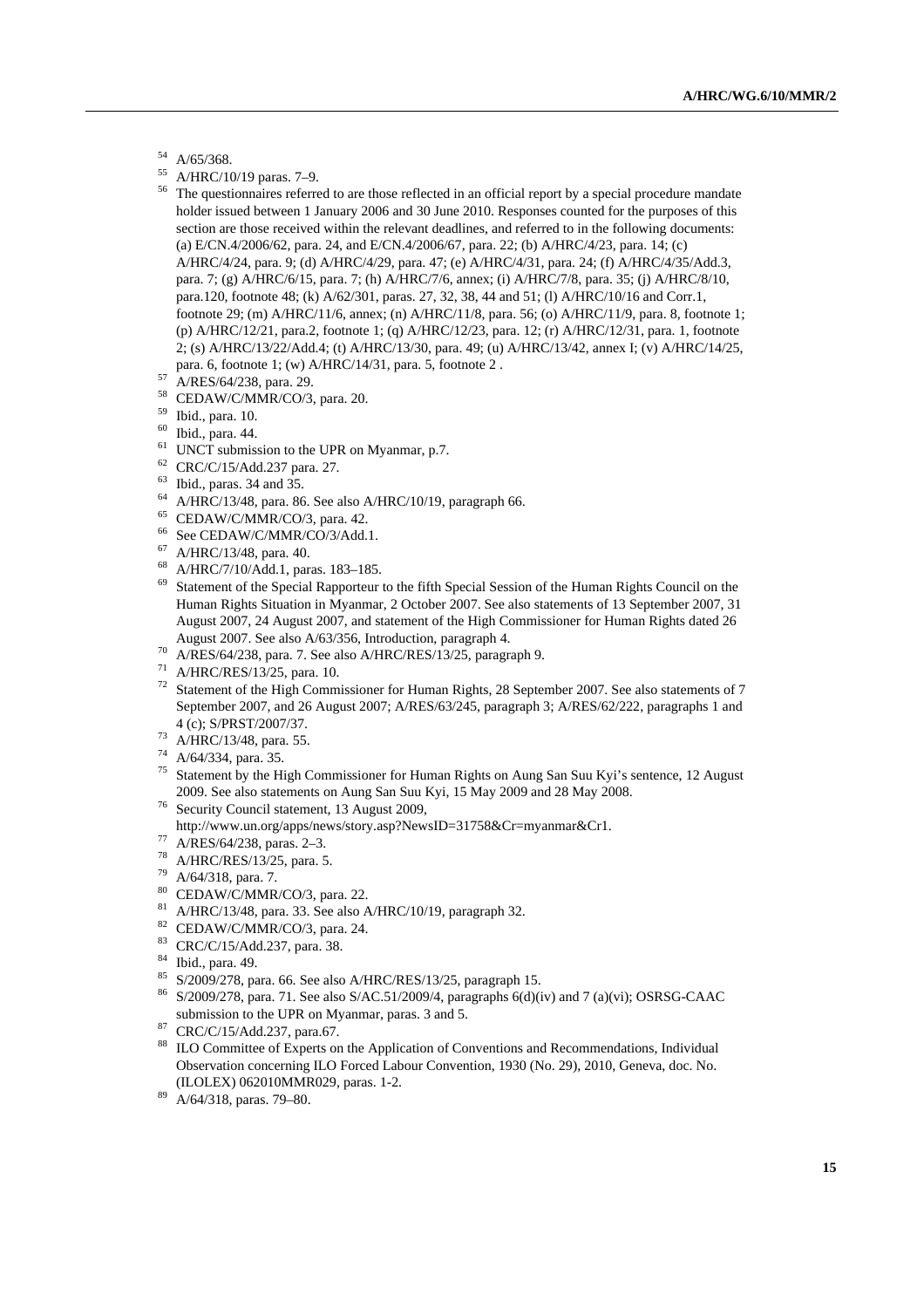- 90 A/HRC/10/19, para. 82.
- <sup>91</sup> CRC/C/15/Add.237, para. 75.
- <sup>92</sup> A/HRC/13/48, para.13. See also A/HRC/10/19, paragraph 99.<br><sup>93</sup> A/HRC/13/48, para. 14.
- 
- $^{94}$  Ibid., para. 36.
- A/HRC/10/19, para. 99(d).
- 96 A/RES/63/245, para. 2 (g).
- 97 A/RES/64/238, para. 9; A/HRC/RES/13/25, para. 8.<br>
98 CRC/C/15/Add.237, para. 76.<br>
99 A/64/318, para. 73.
- 
- 
- 
- 
- 
- 
- 
- 
- 
- 
- <sup>100</sup> A/HRC/13/48, paras 87 and 88.<br>
<sup>101</sup> CRC/C/15/Add.237, para. 43.<br>
<sup>102</sup> Ibid., para. 45 (a).<br>
<sup>103</sup> Ibid., para. 47.<br>
<sup>104</sup> CEDAW/C/MMR/CO/3, para. 46.<br>
<sup>106</sup> A/64/318, para. 81.<br>
<sup>106</sup> A/RES/64/238 , para. 6. See a
- 
- 
- 
- 
- 
- <sup>109</sup> A/RES/64/238, para. 18. See also A/HRC/RES/13/25, paragraph 19.<br><sup>110</sup> A/64/334, para. 35.<br><sup>111</sup> A/RES/64/238, para.5.<br><sup>112</sup> CEDAW/C/MMR/CO/3, para. 28.<br><sup>113</sup> Ibid., para. 19.<br><sup>113</sup> ILO Committee of Experts on the Ap Observation concerning ILO Freedom of Association Convention, 1948 (No. 87), 2010, Geneva, doc. No. (ILOLEX) 062010MMR087, second, sixth, tenth, seventeenth and twenty-first paragraphs.<br>
A/HRC/13/48, para. 52. See also A/HRC/10/19, paragraph 48.<br>
<sup>116</sup> CEDAW/C/MMR/CO/3, para. 37.<br>
<sup>117</sup> WFP. Proiected Relief and Reco
- 
- 
- available at http://one.wfp.org/operations/current\_operations/project\_docs/200032.pdf.<br>
<sup>118</sup> Ibid., para. 8.<br>
<sup>119</sup> A/HRC/13/48, para, 97.<br>
<sup>120</sup> CRC/C/15/Add.237, para. 52.<br>
<sup>121</sup> Ibid., para. 55.<br>
<sup>121</sup> CEDAW/C/MMR/CO/3
- 
- 
- 
- 
- 
- 
- 
- 
- 
- 
- 
- 
- 
- 
- 
- 
- http://data.unaids.org/pub/ExternalDocument/2008/sa08\_mmr\_en.pdf .<br>
<sup>126</sup> A/HRC/10/19, para. 72.<br>
<sup>127</sup> UNCT submission to the UPR on Myanmar, para. 5.<br>
<sup>128</sup> CRC/C/15/Add.237, para. 63.<br>
<sup>129</sup> CEDAW/C/MMR/CO/3, para. 35.<br> http://intranet.ohchr.org/Offices/Geneva/FieldOperationsandTechnicalCooperationDivision/PMSRRS /Documents/OSAPG%20Bulletin%20-%202010%20March-June.pdf .<br>
<sup>134</sup> CEDAW/C/MMR/CO/3, para. 32.<br>
<sup>135</sup> CRC/C/15/Add.237, para. 79.<br>
<sup>136</sup> Ibid., paras. 58–59.<br>
<sup>136</sup> Ibid., paras. 58–59.<br>
<sup>137</sup> PFII, MDG Reports and Indigenou
- 
- 
- 

available at http://www.un.org/esa/socdev/unpfii/documents/MDG\_Reports\_and\_IPs\_2008.pdf .